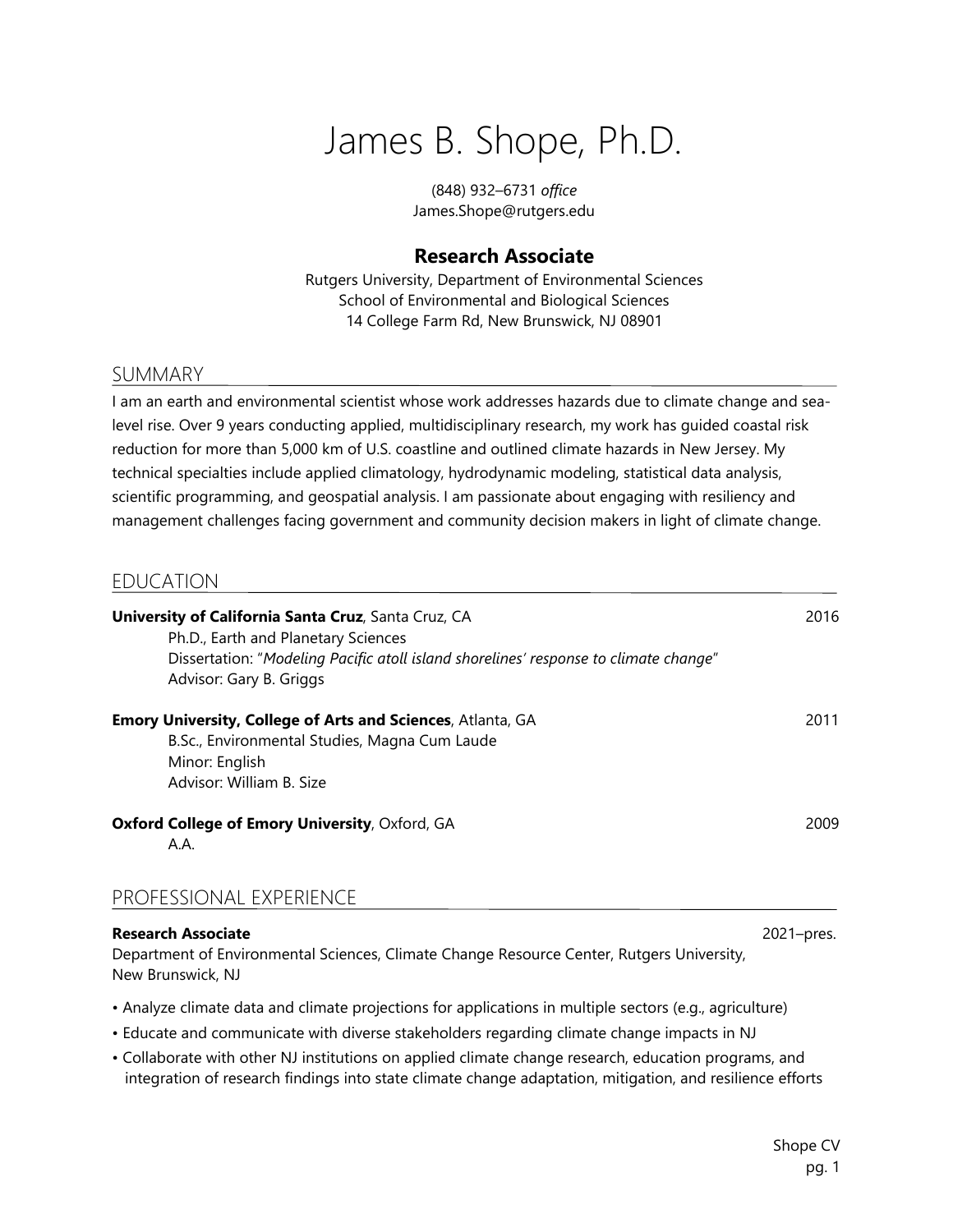#### **Coastal Scientist** 2019–2021

Jacobs Engineering, Philadelphia PA

- Developed technical proposals for coastal monitoring and flooding resilience
- Coordinated with clients and teammates to develop a report on climate change adaptation for ports
- Led the development, population, and management of a port infrastructure GIS database
- Designed a financial and sequencing tool to guide wharf reconstruction in New York and New Jersey

#### **Postdoctoral Researcher** 2017–2019

University of California Santa Cruz, Santa Cruz, CA & U.S. Geological Survey

- Led research to quantify overtopping risk and extreme water level recurrence along U.S. West Coast
- Ran numerical wave models to determine high water level impacts at 20,000 distinct locations
- Developed a methodology to process geospatial data and evaluate coastal overtopping risk; this method is the foundation for planned USGS projects quantifying nation-wide overtopping risk
- Generated data for the USGS Coastal Change Hazards Portal, an open-source reference for managers

### **Postdoctoral Researcher/Contractor** 2017–2018

The Nature Conservancy, Santa Cruz, CA

- Team research quantifying the economic and social impact of flooding protection from all U.S. reefs
- Coordinated across organizations including USGS, The Nature Conservancy, and UC Santa Cruz
- Generated and managed numerical model results for 30,000 locations along U.S. reef-lined coasts
- These results are guiding multi-million-dollar FEMA post-hurricane reef restoration efforts in Puerto Rico

#### **Independent Contractor** January–August 2017

Revell Coastal, Santa Cruz, CA

- Coastal consulting re-evaluating FEMA flood data and processing erosion magnitudes from LiDAR data
- Assisted in coordinating with and presenting results to clients, including a municipal government
- Produced a technical review of applied methods to calculate base flood elevations and erosion

#### **Graduate Student Researcher** 2011–2016

University of California, Santa Cruz & USGS Pacific Coastal and Marine Sciences Center, Santa Cruz, CA *Advisors: Curt D. Storlazzi (USGS) and Gary B. Griggs (UCSC)*

- Assessed how large wave events impact tropical Pacific islands due to sea-level rise and climate change
- Cultivated a deep understanding of physical processes underlying coastal flooding and erosion hazards
- Developed project proposals and secured \$130,000 in grant funding to support this work
- Communicated results and impacts at 7 professional conferences and through 5 scientific publications

#### **Undergraduate Researcher** 2010–2011

Emory University, Atlanta, GA

• Conducted field research, thin-section petrography, and data analysis

#### **Long Term Ecological Research: Intern and Field Technician** Summer 2010

Coweeta Hydrologic Laboratory, Otto, NC

• Field work including: water sampling, tree census, and field site maintenance; Water quality data analysis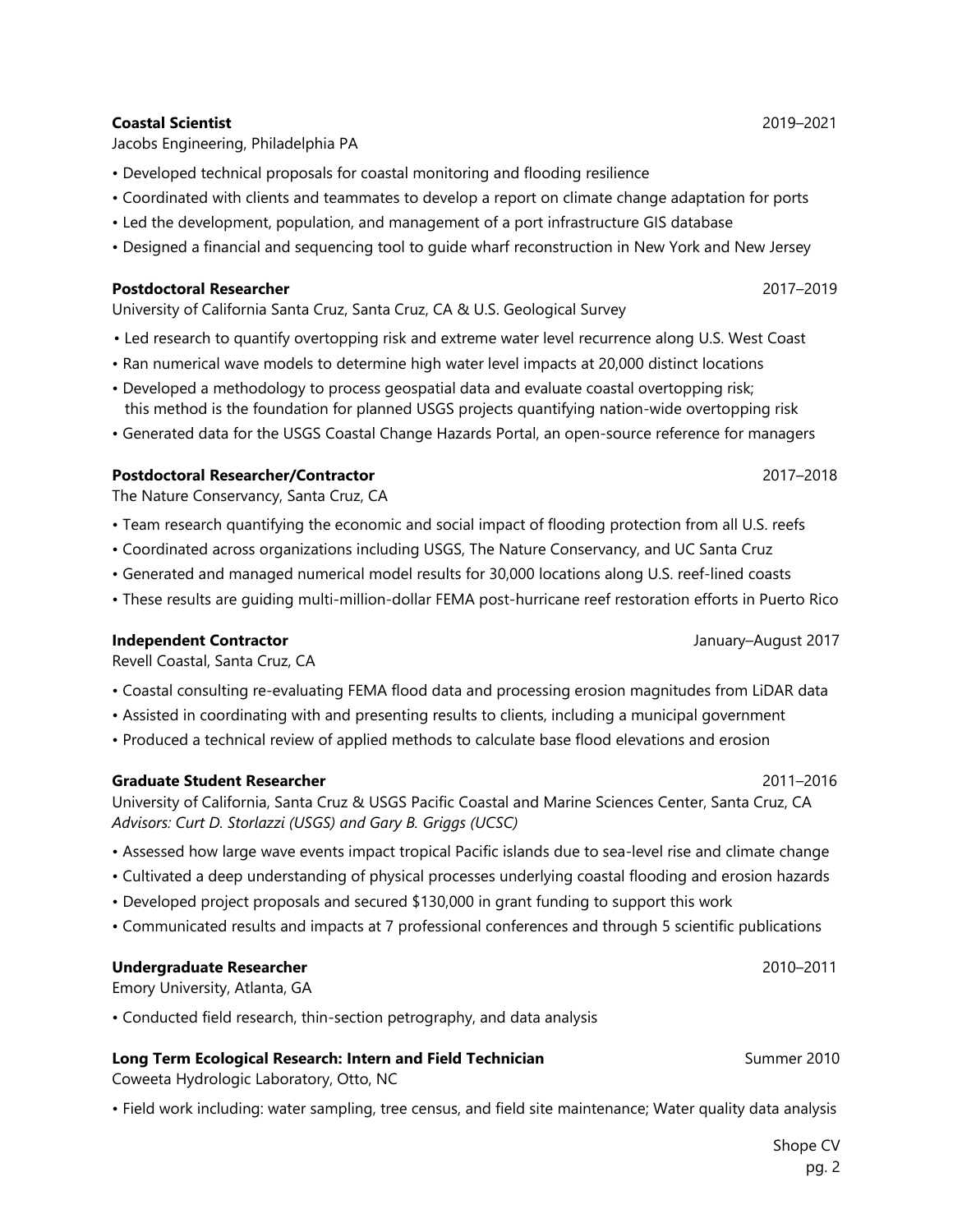# PUBLICATIONS

**Shope J.**, Polk D., Mansue Denson C., Rodriguez-Saona C. "The role of climate variation on the phenological shifts of a native and an invasive insect pest." *In prep.*

Menéndez P., B.G. Reguero, L.H. Erikson, and **J.B. Shope**. "Nearshore projections reveal future ENSO-like wave climate for coastal California." *In prep.*

**Shope J.B.**, L.H. Erikson, P. Barnard, C.D. Storlazzi, K. Serafin, K.J. Doran, H.F. Stockdon, B.G. Reguero, F. Mendez, S. Castanedo, A. Cid, L. Cagigal, P. Ruggerio, 2022. "Characterizing Storm-Induced Coastal Change Hazards Along the United States West Coast." *Nature Scientific Data*, 9(224). https://doiorg.proxy.libraries.rutgers.edu/10.1038/s41597-022-01313-6*.*

Reguero B.G., C.D. Storlazzi, A.E. Gibbs, **J.B. Shope**, A.D Cole, K.A. Cumming, M.W. Beck, 2021. "The value of US coral reefs for flood risk reduction." *Nature Sustainability*. https://doi.org/10.1038/s41893-021- 00706-6

**Shope J.B.** and C.D. Storlazzi, 2019. "Assessing morphologic controls on atoll island alongshore sediment transport gradients due to future sea-level rise." *Frontiers in Marine Science*, 6(245). https://doi.org/10.3389/fmars.2019.00245

**Shope J.B.**, C.D. Storlazzi, R.K. Hoeke, 2017. "Projected atoll shoreline and run-up changes in response to sea-level rise and varying large wave conditions at Wake and Midway Atolls, Northwestern Hawaiian Islands." *Geomorphology*, 295: 537–550. https://doi.org/10.1016/j.geomorph.2017.08.002

**Shope J.B.**, C.D. Storlazzi, L.H. Erikson, C.A. Hegermiller, 2016. "Changes to extreme wave climates of islands within the Western Tropical Pacific throughout the 21st century under RCP 4.5 and RCP 8.5, with implications for island vulnerability and sustainability." *Global and Planetary Change,* 141. https://doi.org/10.1016/j.gloplacha.2016.03.009

**Shope, J.B.**, Storlazzi, C.D., Erikson, L.H., Hegermiller, C.A., 2015. "Modeled Changes in Extreme Wave Climates of the Tropical Pacific over the 21st Century: Implications for U.S. and U.S.-Affiliated Atoll Islands" in Wang, P., Rosati, J.D., and Cheng, J., eds., Proceedings of the Coastal Sediments 2015, v. 1: Hackensack, N.J., World Scientific Publishing, 13 p. doi: 10.1142/9789814689977\_0247

#### *Peer-reviewed scientific reports***:**

**Shope J.**, Broccoli A., Frei B., Gerbush M., Herb J., Kaplan M., Langer E., Marxen L., Robinson D. 2022. "State of the Climate: New Jersey 2021." Rutgers, The State University of New Jersey, New Brunswick, NJ.

Storlazzi C.D., B.G. Reguero, K.A. Cumming, A.D. Cole, **J.B. Shope**, C.L. Gaido, T.S. Viehman, B.A. Nickel, M.W. Beck, 2021. "Rigorously valuing the coastal hazard risks reduction provided by coral reef restoration in Florida and Puerto Rico." U.S. Geological Survey Open-File Report. https://doi.org/10.3133/ofr20211054

Storlazzi C.D., B.G. Reguero, T.S. Viehman, K.A. Cumming, A.D. Cole, **J.B. Shope**, S.H. Groves, C.L. Gaido, B.A. Nickel, M.W. Beck, 2021*.* "Rigorously valuing the impact of Hurricanes Irma and Maria on coastal hazard risks in Florida and Puerto Rico." U.S. Geological Survey Open-File Report. https://doi.org/10.3133/ofr20211056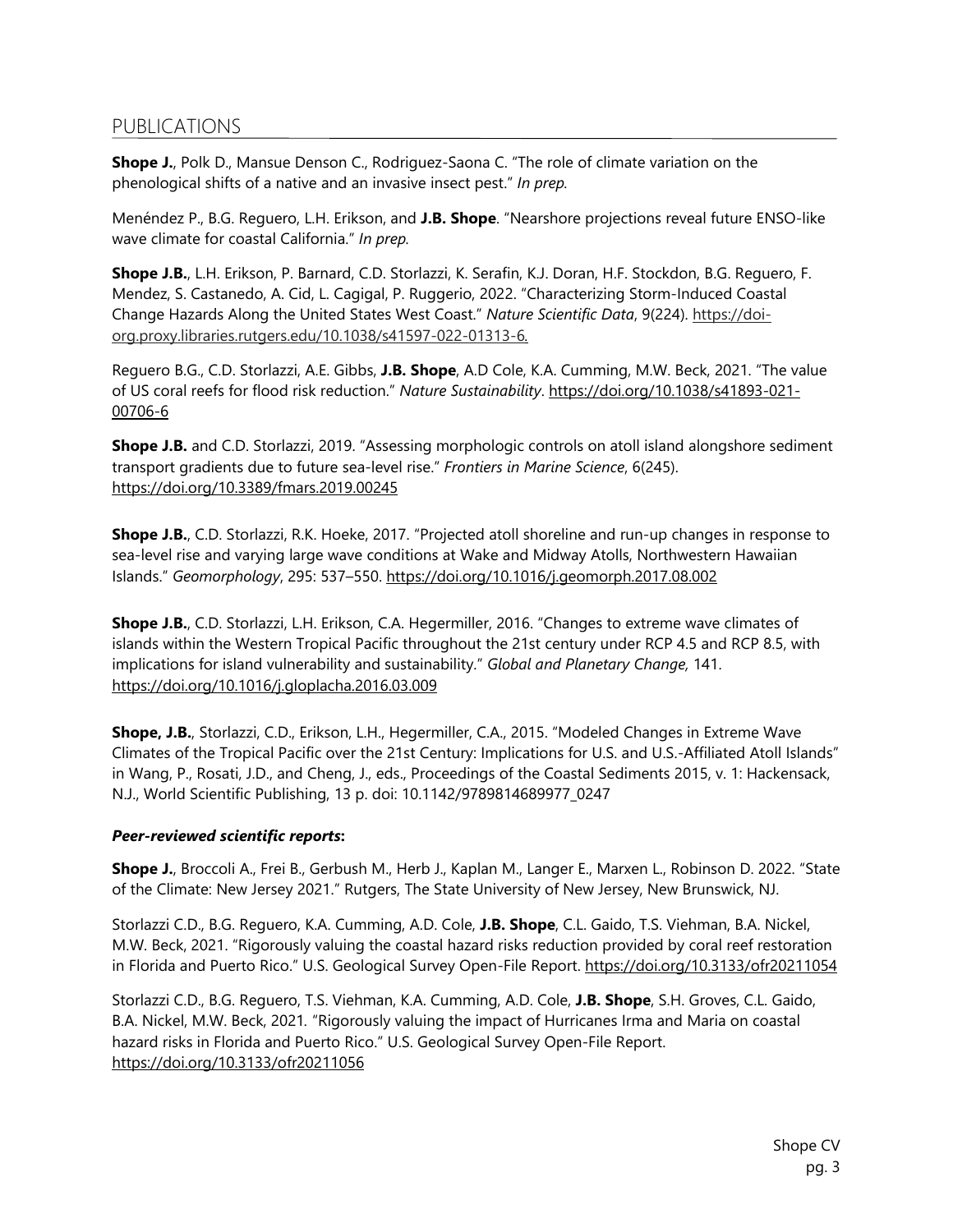Storlazzi C.D., B.G. Reguero, K.K. Yates, K.A. Cumming, A.D. Cole, **J.B. Shope**, C.L. Gaido, D.G. Zawada, S.R. Arsenault, Z.W. Fehr, B.A. Nickel, M.W. Beck, 2021. "Rigorously Valuing the Impact of Coral Reef Degradation on Coastal Hazard Risk in Florida." U.S. Geological Survey Open-File Report https://doi.org/10.3133/ofr20211055

Storlazzi C.D., B.G. Reguero, A.D. Cole, E. Lowe, **J.B. Shope**, A.E. Gibbs, B.A. Nickel, R.T. McCall, A.R. van Dongeren, M.W. Beck, 2019. "Rigorously valuing the role of U.S. coral reefs in coastal hazard risk reduction" U.S. Geological Survey Open-File Report 2019–1027. https://doi.org/10.3133/ofr20191027

Storlazzi C.D., **J.B. Shope**, L.H. Erikson, C.A. Hegermiller, P.L. Barnard, 2015. "Future wave and wind projections for United States and United States-affiliated Pacific Islands." U.S. Geological Survey Open-File Report 2015–1001. https://dx.doi.org/10.3133/ofr20151001

# EXPERTISE AND INTERESTS

Coastal hazards, climate hazards, climate change resilience, numerical modeling, sea-level rise, climate change, data visualization, communication of hazards and scientific findings

# TECHNICAL SKILLS

*Software:* Matlab, Delft3D Hydrodynamical and Wave Modeling (SWAN), ArcGIS, Python, Adobe Illustrator, and Microsoft Office (including Visual Basic for Applications)

*Modeling:* data visualization, grid design, parameterization, model validation, statistical data analysis, data management

*Other relevant skills:* scientific writing (peer-reviewed papers and technical reports), technical proposal development, project management, collaboration across institutions, public speaking, lecturing, curriculum design

# PROFESSIONAL TRAINING

| <b>Introduction to Living Shorelines Training, DNREC</b><br>12-hour course introducing living shoreline design and construction approaches. Includes physical and<br>ecological considerations, materials usage and planting, and navigating permitting in Delaware.      | 2020 |
|---------------------------------------------------------------------------------------------------------------------------------------------------------------------------------------------------------------------------------------------------------------------------|------|
| <b>Facilitating Change in Coastal Science and Policy</b><br>Skills-based, ten-week training in effective leadership; broad communication with media, policy makers,<br>and the public; stakeholder engagement; conflict resolution; team building; and project management | 2016 |
| California Environmental Quality Act (CEQA) Workshop<br>One-day course on the application of CEQA in environmental planning and management. Course taught<br>at California State University, Monterey Bay                                                                 | 2016 |
| SELECTED HONORS AND AWARDS                                                                                                                                                                                                                                                |      |

| Wells Fargo Coastal Sustainability Fellowship                           | 2016 |
|-------------------------------------------------------------------------|------|
| Dr. Earl H. Myers & Ethel M. Myers Oceanographic & Marine Biology Trust | 2016 |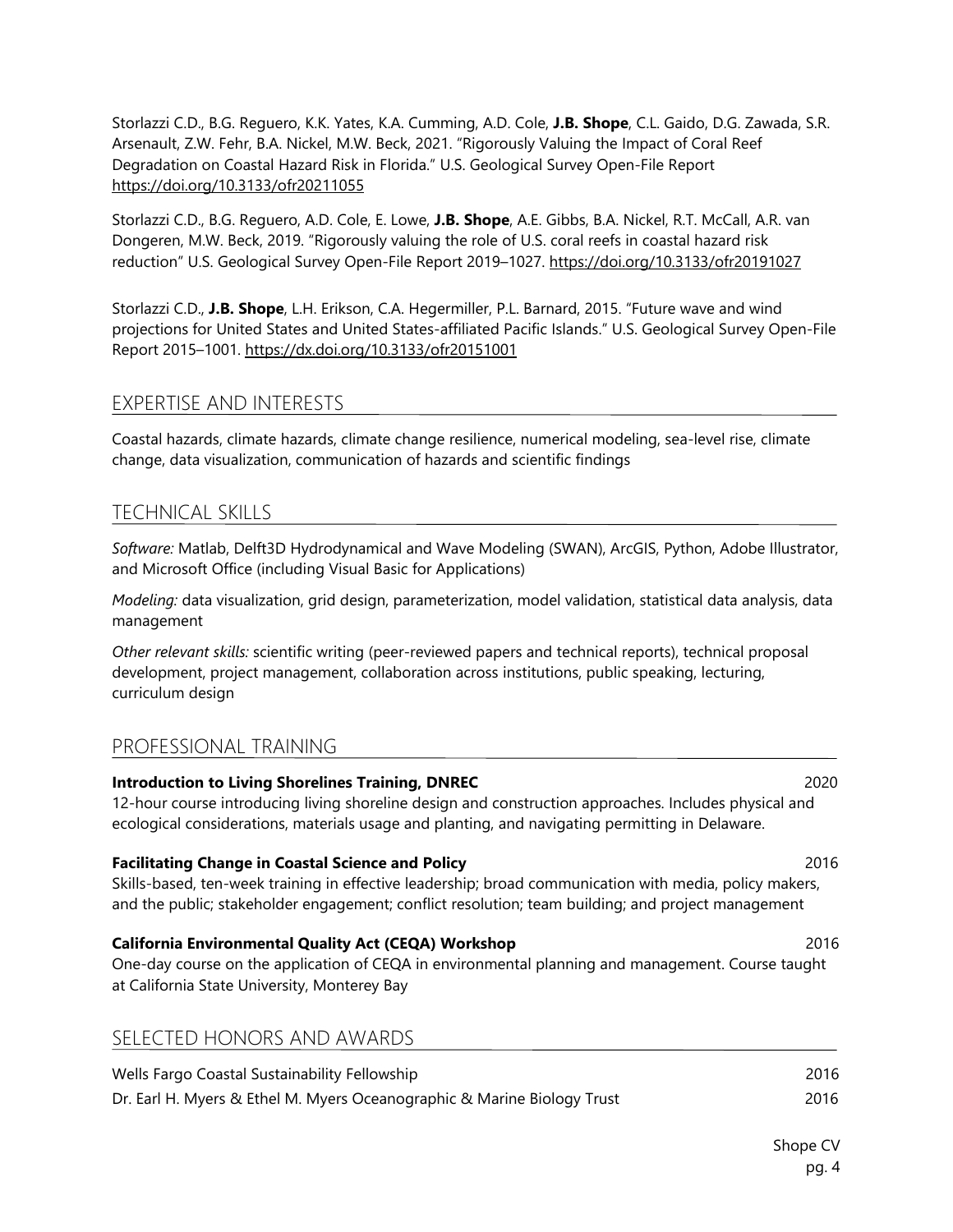| Advanced to candidacy with honors                                                                                                                                                                                                                         | 2013 |
|-----------------------------------------------------------------------------------------------------------------------------------------------------------------------------------------------------------------------------------------------------------|------|
| Eugene Cota-Robles Fellowship                                                                                                                                                                                                                             | 2011 |
| The Cota-Robles Fellowship is a merit-based fellowship awarded by the University of California<br>on a competitive basis to first-year graduate students who have overcome significant social or<br>educational obstacles to achieve a college education. |      |
| Inducted into Phi Beta Kappa honor society                                                                                                                                                                                                                | 2011 |
| Magna cum laude distinction in Environmental Studies                                                                                                                                                                                                      | 2011 |

# PROFESSIONAL AFFILIATIONS

| New Jersey Coastal Resilience Collaborative | 2021-pres. |
|---------------------------------------------|------------|
| American Geophysical Union: Member          | 2013-2018  |

# PRESENTATIONS & OUTREACH

**Shope, J.B.** 2022. Climate Change and Hurricanes: New Jersey. New Jersey Hurricane Season - a Virtual Panel on Impacts, Costs, and Cost Recovery. Leaders for Climate Accountability. *Panelist (invited).*

**Shope, J.B.** 2022. The State of the Climate: New Jersey 2022. American Council of Engineering Companies of New Jersey, 2nd Annual Climate Change Summit. Keynote Speaker. *Talk (invited).*

**Shope, J.**, Broccoli A, Robinson D. 2022. State of the Climate: New Jersey 2021. New Jersey Climate Change Resource Center – Climate Academy. *Webinar.*

**Shope, J.B.** 2022. The State of the Climate in 2022. USDA – Natural Resources Conservation Service, Technical Tuesday. *Talk (invited).*

**Shope, J.B.** 2022. Sea-Level Rise and New Jersey. Sierra Club New Jersey Chapter, Jersey Shore Group Science Monday meeting. *Talk (invited).*

**Shope, J.B.** 2022. The State of the Climate in 2022. Suburban Woman's Club of South Plainfield monthly meeting. *Talk (invited).*

**Shope, J.B.** 2021. Climate Change in New Jersey and Action by 2030. New Jersey Higher Education Partnership for Sustainability. *Talk (invited).*

**Shope, J.B.** 2021. Climate Change in New Jersey and Classroom Resources. New Jersey Association of Independent Schools. *Talk and Panel Discussion (invited).*

**Shope, J.B.** 2021. The State of the Climate in 2021. Sierra Club New Jersey Chapter monthly meeting. *Talk (invited).*

**Shope, J.B.** 2021. Soil health and climate change. NJAES/NRCS Soil and Health Field Day. Rutgers New Jersey Agricultural Experiment station. *Talk (invited).*

**Shope, J.B.** 2019. Rigorously valuing the role of U.S. coral reefs in coastal hazard risk reduction. Temple Earth & Environmental Science Department Seminar, Philadelphia, PA. *Talk (invited)*.

# CONFERENCE ABSTRACTS & PRESENTATIONS

**Shope, J.B.** and Storlazzi, C.D., 2017. "Assessing morphologic controls on atoll island shoreline stability due to sealevel rise" Geological Society of America, Cordilleran Section Meeting. *Poster*.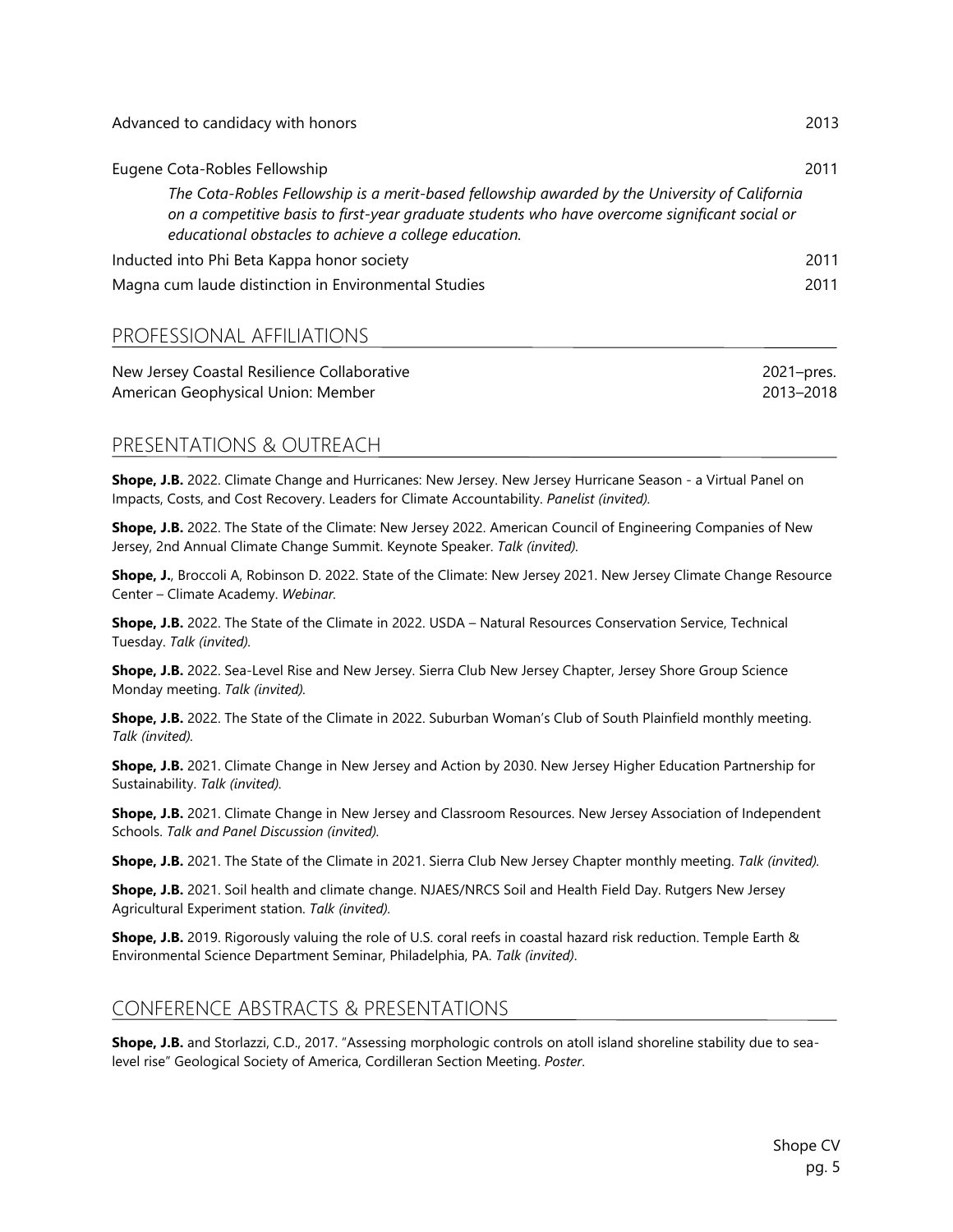**Shope, J.B.**, Storlazzi, C.D., Hoeke, R.K., 2016. "Modeled atoll shoreline and run-up changes in response to sea-level rise and varying large wave conditions at Wake and Midway Atolls, Northwestern Hawaiian Islands" American Geophysical Union Fall 2016 Meeting. *Poster*.

**Shope, J.B.**, Storlazzi, C.D., Hoeke, R.K., 2016. "Modeled Atoll Shoreline and Run-up Changes in Response to Sea-level Rise and Changing Wave Directions under Large Wave Conditions: Wake and Midway Atolls, Northwestern Hawaiian Islands" Ocean Sciences 2016 Meeting. *Poster*.

**Shope, J.B.**, Storlazzi, C.D., Erikson, L.H., Hegermiller, C.A., 2015. "Modeled Changes in Extreme Wave Climates of the Tropical Pacific over the 21st Century: Implications for U.S. and U.S.-Affiliated Atoll Islands" Coastal Sediments 2015 Meeting. *Talk.*

**Shope, J.B.**, Storlazzi, C.D., Erikson, L.H., Hegermiller, C.A., 2015. "Modeled changes in extreme wave climates in the Pacific Ocean during the 21<sup>st</sup> century and implications for low-lying U.S. and U.S.-affiliated atoll islands" American Geophysical Union 2014 Fall Meeting. *Poster.*

**Shope, J.B.**, Storlazzi, C.D., Erikson, L.H., Hegermiller, C.A., 2014. "Modeled changes in extreme wave climate and runup for US and US-affiliated Pacific Islands during the 21st century" 2014 Ocean Sciences Meeting. *Poster.*

**Shope, J.B.**, Storlazzi, C.D., Erikson, L.H., Hegermiller, C.A., 2013. "Modeled changes in extreme wave climate for US and US-affiliated Pacific Islands during the 21st century" American Geophysical Union 2013 Fall Meeting. *Poster.*

| KUTUEKS UNIVERSITT SEKVILE                                                                                                                                          |          |
|---------------------------------------------------------------------------------------------------------------------------------------------------------------------|----------|
| Rutgers Day - Rutgers Climate Institute and New Jersey Climate Change Research Center<br>Help organize and lead day of activities on "How Is the Climate Changing?" | 2022     |
| Assist with timesheet approval for Rutgers Climate Institute Interns and Students                                                                                   | Apr 2022 |
| PRESS & MEDIA RELATIONS                                                                                                                                             |          |
| Interviewed by Susan Phillips, reporter for PBS WHYY, Philadelphia<br>Regarding the release of the State of the Climate: New Jersey 2021                            | 2022     |
| Quoted in Rutgers Today (press release)<br>Title: New Jersey's Temperatures Rise by 4 Degrees Fahrenheit, Twice the Global Average Since 1900                       | 2022     |
| Interviewed by Lucy Albright from SUNY Purchase for senior project on climate change (podcast)                                                                      | 2022     |
| Featured in the South Plainfield Observer (newspaper)<br>Story regarding presentation to Suburban Woman's Club of South Plainfield                                  | 2022     |
|                                                                                                                                                                     |          |

# TEACHING EXPERIENCE

RUTGERS UNIVERSITY SERVICE

#### **Lecturer,** UC Santa Cruz, Santa Cruz, CA 2017–2018 University of California Santa Cruz, Santa Cruz, CA

• Designed and instructed 8 classes, teaching >120 under-served students how to succeed in STEM fields

- Focused on applicable skills such as time management, studying, and problem solving
- Presented material in a framework of metacognition, neuroplasticity, and growth mindset
- Developed an interactive online version of the course to be taught during summer sessions

#### **Teaching Assistant,** UC Santa Cruz, Santa Cruz, CA

• Assisted professors in grading tests and assignments; acted as a guest lecturer on multiple occasions